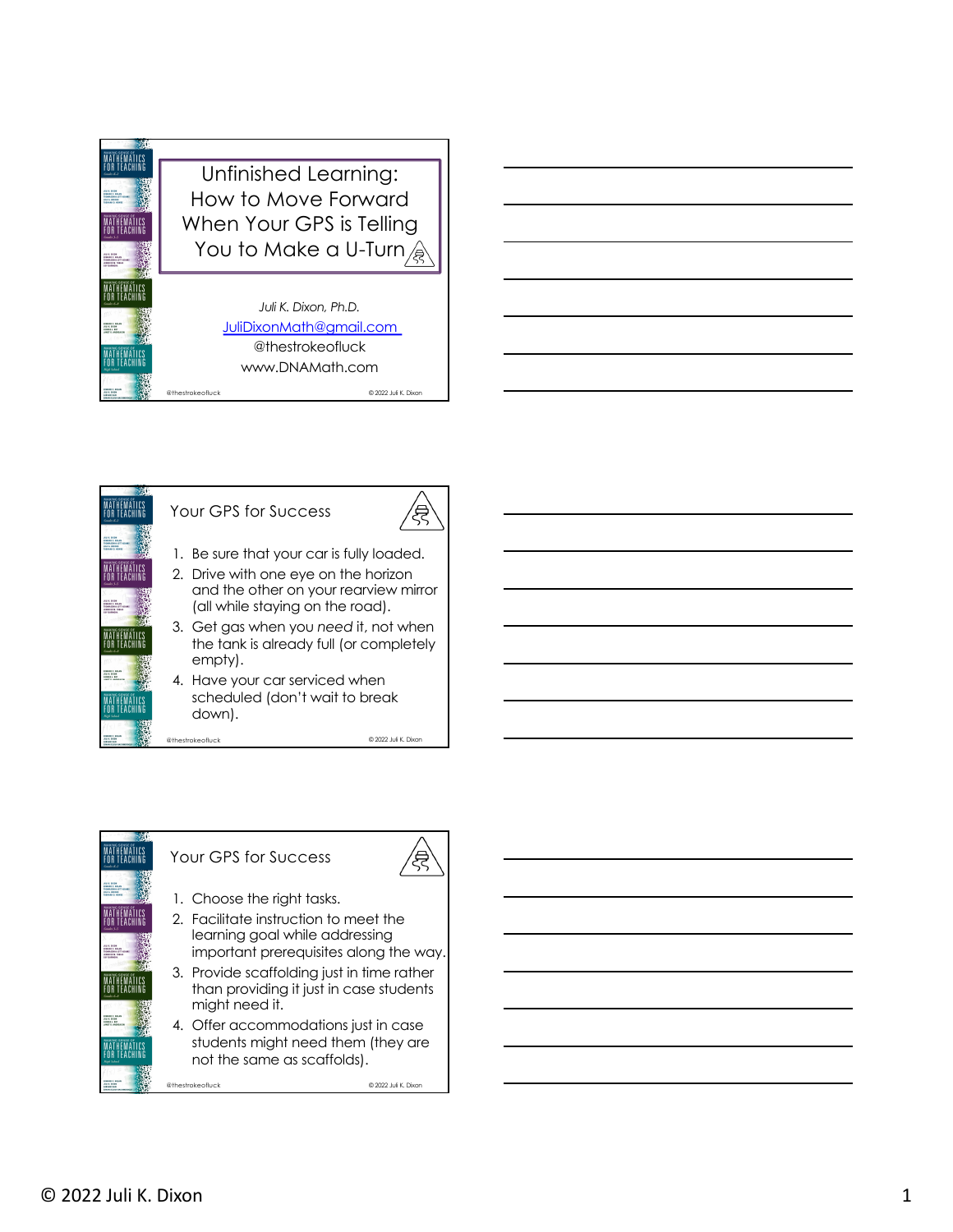



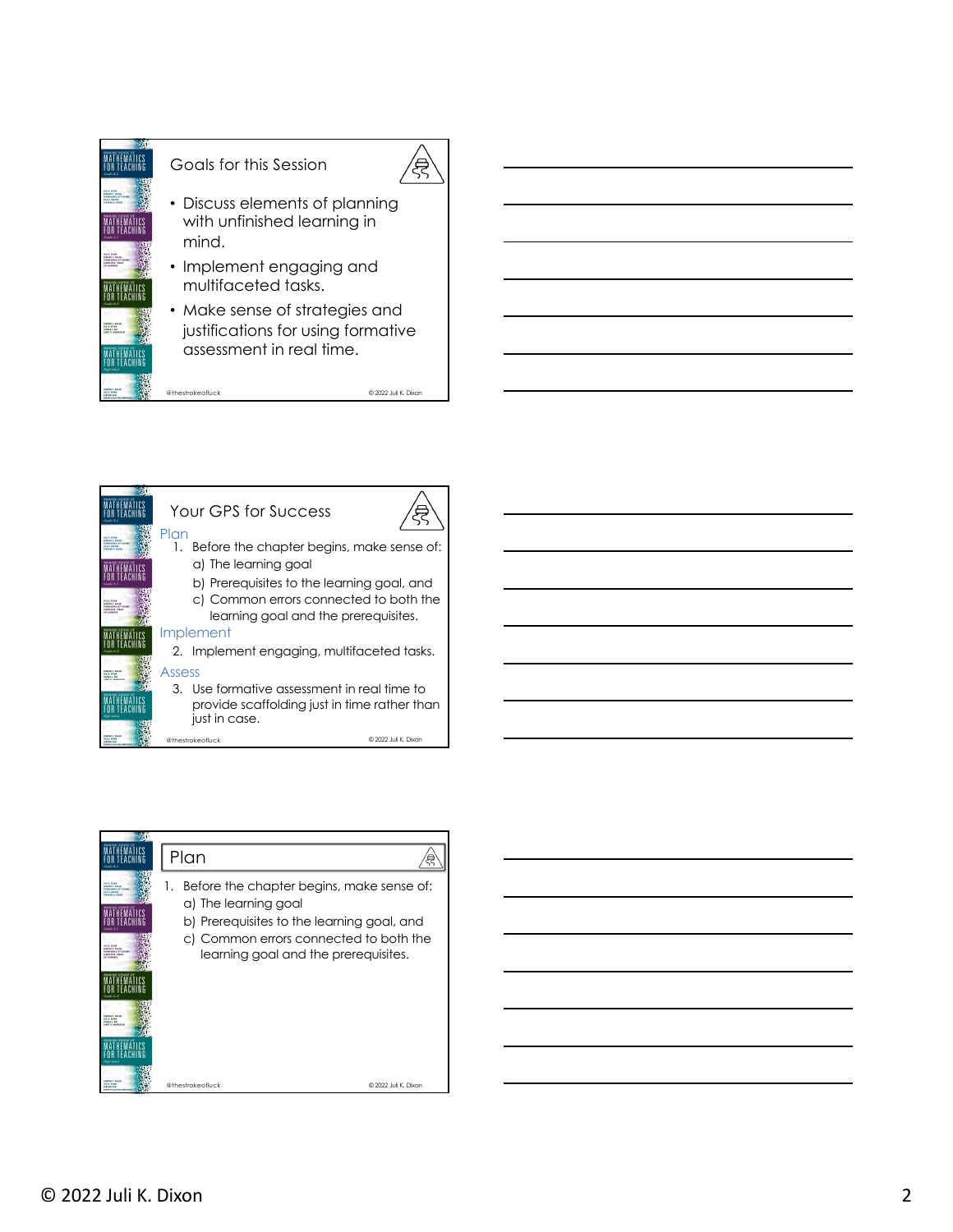|                                                                                                         | Plan                                                                                                                                                                                                                                                                                                             |
|---------------------------------------------------------------------------------------------------------|------------------------------------------------------------------------------------------------------------------------------------------------------------------------------------------------------------------------------------------------------------------------------------------------------------------|
| <b><i><u>DAILY CANAD</u></i></b><br><b>WEALTERN LOT MAKE</b><br><b>DAILY CANAD</b><br>WAASEWA 10FF AGAN | Before the chapter begins, make sense of:<br>1.<br>a) The learning goal<br>b) Prerequisites to the learning goal, and<br>c) Common errors connected to both the<br>learning goal and the prerequisites.                                                                                                          |
| <b>HELP BIRTH</b><br><b>COAST &amp; RM</b>                                                              | MA.3.NSO.2.2: Explore multiplication of<br>two whole numbers with products from<br>0 to 144, and related division facts.                                                                                                                                                                                         |
| <b>SALES F. MILLER</b><br><b>HILL BOAT</b>                                                              | Instruction includes equal groups, arrays, area models and equations.<br>Focus on how one problem can be represented in multiple ways and on<br>how the different representations are related to each other.<br>(See Benchmarks Clarifications in Big-M for Grade 3)<br>@ 2022 Juli K. Dixon<br>@thestrokeofluck |

|                                                                                                                     | ____ |
|---------------------------------------------------------------------------------------------------------------------|------|
|                                                                                                                     |      |
|                                                                                                                     |      |
|                                                                                                                     |      |
| and the contract of the contract of the contract of the contract of the contract of the contract of the contract of |      |
|                                                                                                                     |      |

|                                 | Plan                                                                                                                                                                                                                                          |
|---------------------------------|-----------------------------------------------------------------------------------------------------------------------------------------------------------------------------------------------------------------------------------------------|
| DAMAGE REGAN                    | 1.                                                                                                                                                                                                                                            |
| <b>NEWALEN A LOTT AGAIN</b>     | Before the chapter begins, make sense of:                                                                                                                                                                                                     |
| <b>TA A SERATE</b>              | a) The learning goal                                                                                                                                                                                                                          |
| <b>DAIRE C BOLAN</b>            | b) Prerequisites to the learning goal, and                                                                                                                                                                                                    |
| <b>HASSING LIVE ARAN</b>        | c) Common errors connected to both the                                                                                                                                                                                                        |
| <b><i>SHELLY M. THEA</i></b>    | learning goal and the prerequisites.                                                                                                                                                                                                          |
| <b><i><u>DAIDY CANN</u></i></b> | MA.3.NSO.2.2: Explore multiplication of                                                                                                                                                                                                       |
| <b>HILE BIRTH</b>               | two whole numbers with products from                                                                                                                                                                                                          |
| <b>CERTA C. BMC</b>             | 0 to 144, and related division facts.                                                                                                                                                                                                         |
| <b><i>INSERT F. MOLAN</i></b>   | MA.2.AR.3.2: Use repeated addition to find the total number of objects in a<br>collection of equal groups. Represent the total number of objects using<br>rectangular arrays and equations. (See Previous Benchmarks in Big-M for<br>Grade 3) |
| <b>HELP WATER</b>               | © 2022 Juli K. Dixon                                                                                                                                                                                                                          |
| <b>ARTIST TAT</b>               | @thestrokeofluck                                                                                                                                                                                                                              |

|                                                                                                                                           | Plan                                                                                                                                                                                                           |
|-------------------------------------------------------------------------------------------------------------------------------------------|----------------------------------------------------------------------------------------------------------------------------------------------------------------------------------------------------------------|
| <b>MARS C. MALAS</b><br><b>WEALTERN STOP START</b><br><b>TA A SERVIT</b><br>Guida 1<br><b>MARIN F. MILAN</b><br><b>CORACERA LIVY ARAS</b> | Before the chapter begins, make sense of:<br>a) The learning goal<br>b) Prerequisites to the learning goal, and<br>c) Common errors connected to both the<br>learning goal and the prerequisites.              |
| <b>SALES CASE</b><br><b>HILE BIRTH</b><br><b>CRAIN &amp; RM</b>                                                                           | MA.3.NSO.2.2: Explore multiplication of<br>two whole numbers with products from<br>0 to 144, and related division facts.                                                                                       |
|                                                                                                                                           | Students may not differentiate the number of groups versus number in each<br>group in multiplication, which then impacts their models, expressions, and<br>equations. (See Common Errors in Big-M for Grade 3) |
| <b>HARRY F. MOLA</b>                                                                                                                      | © 2022 Juli K. Dixon<br>@thestrokeofluck                                                                                                                                                                       |

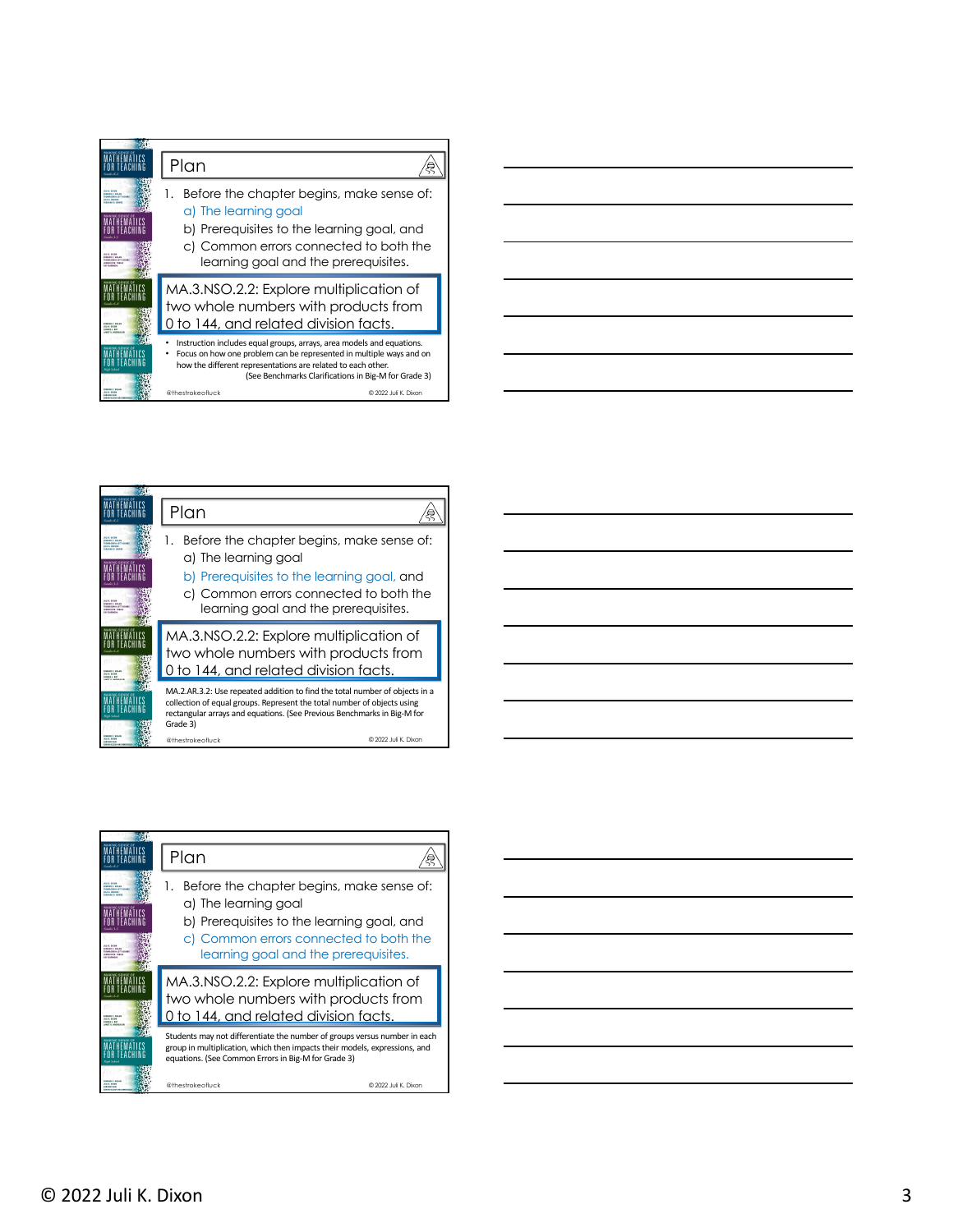| MAKING SENSE OF                                                                                                                                             |                                                      |  |
|-------------------------------------------------------------------------------------------------------------------------------------------------------------|------------------------------------------------------|--|
|                                                                                                                                                             | Implement                                            |  |
| <b>HALL BOOK</b><br><b>IDAMO C VILAN</b><br>THEMASEWA LOTT AGA<br><b><i>LEA &amp; BRANCH</i></b><br><b><i>SASAAAA D. WIND</i></b><br><b>MAKING SENSE OI</b> | 2. Implement engaging, multifaceted<br>tasks.        |  |
| Grades Av<br><b>HALF BASE</b><br><b>EDMAND C. BOLAN</b><br>THEMASENIA LOTT AGAINST<br>JENNIFER N. FORLAS<br><b>LEY EARMAN</b>                               | Use a strategy to determine the<br>product of 6 x 7. |  |
| <b>AAKING SENSE OI</b>                                                                                                                                      |                                                      |  |
| <b>ISMAND C NICAN</b><br><b>VELLE DIXIN</b><br><b>DEMANDE J. ROTT</b><br><b>INSTERNATION</b>                                                                |                                                      |  |
| <b>EDIMIAD C. NOLAN</b><br><b>HALF BASE</b><br><b>ARTIST TAT</b>                                                                                            | @ 2022 Juli K. Dixon<br>@thestrokeofluck             |  |



| <b>Coolin E.</b>                                                                                                                   | Assess                                                                                                       |  |
|------------------------------------------------------------------------------------------------------------------------------------|--------------------------------------------------------------------------------------------------------------|--|
| <b>HALF BANK</b><br><b>ISMAND C NICAN</b><br>THEMASEWA LOTT AGAINST<br><b>LES A. BRIDERS</b><br><b>ASSANA D. HEWS</b><br>Grader Av | 3. Use formative assessment in real time<br>to provide scaffolding just in time<br>rather than just in case. |  |
| <b>HALF BASE</b><br><b>CONSULT AN AN</b><br>THEMASEWA LOTT MEANS<br>JENNIFER N. FORLAS<br><b>LEY EARMAN</b>                        |                                                                                                              |  |
| <b>MAKING SENSE OF</b><br>Greder 6-8                                                                                               |                                                                                                              |  |
| <b>EDWARD C. MOLAN</b><br>JULI 6, D.KON<br><b>NEWSFILM</b><br><b>JANEY R. ANTIFERED</b>                                            |                                                                                                              |  |
|                                                                                                                                    |                                                                                                              |  |
| <b>ISBANY F NOAR</b><br><b>HALF BASE</b><br><b>LARTING TACK</b><br><b><i>Book Street Bands</i></b>                                 | @ 2022 Juli K. Dixon<br>@thestrokeofluck                                                                     |  |

| M.                                                                                                              |                                                       |                      |  |
|-----------------------------------------------------------------------------------------------------------------|-------------------------------------------------------|----------------------|--|
| <b>MAKING SENSE OF</b><br><b>Cooln E.A</b><br><b>JULIE BASE</b><br><b>IDAMO C VILAN</b><br>THEMASEWA LOTT MANNE | How can you use the doubling strategy<br>to multiply? |                      |  |
| USA A SHOCKS<br><b>TARABAA A WINNA</b><br><b>MAKING SENSE OF</b>                                                |                                                       |                      |  |
| Grade 1-5<br><b>JULIE DATE</b>                                                                                  |                                                       |                      |  |
| <b>IDMAND C NOLAN</b><br>THEMASENIA LOTT AGAINST<br>JENNIFER N. FORLAS<br><b>SEY ENRIPOIA</b>                   |                                                       |                      |  |
| MAKING SENSE OF<br>$G$ with $6.8$                                                                               |                                                       |                      |  |
| <b>IZALID C NILLY</b><br>JULIE DATE<br><b>DERMIE J. RIPS</b><br>(ANTTO ANDEEMER)<br><b>MAKING SENSE OF</b>      |                                                       |                      |  |
| <b>Hink School</b>                                                                                              |                                                       |                      |  |
| <b>EDIMINO C. NOLAN</b><br>JULI 6, 01924<br><b>IARDNO THIS</b><br>ERION SILEM ANDERSON                          | @thestrokeofluck                                      | @ 2022 Juli K. Dixon |  |

© 2022 Juli K. Dixon 4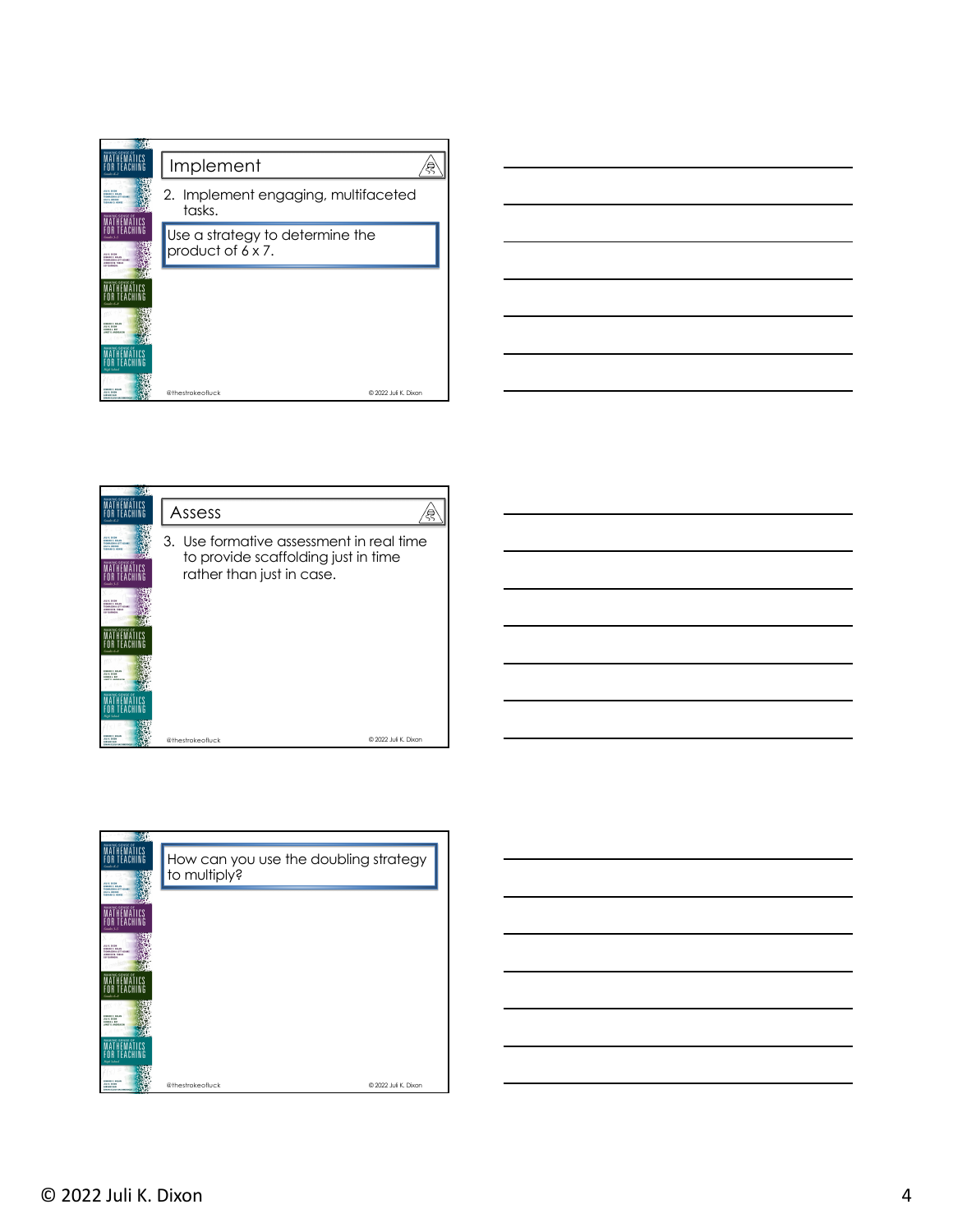



|                                                 | Plan                                                                                                                                                                                                        |
|-------------------------------------------------|-------------------------------------------------------------------------------------------------------------------------------------------------------------------------------------------------------------|
| <b>MARIN CANADA</b><br><b>HARRIS LIFT ARA</b>   | Before the chapter begins, make sense of:<br>a) The learning goal<br>b) Prerequisites to the learning goal, and                                                                                             |
| <b>MARS C. MILAN</b><br><b>HARRIS LIVY ARAS</b> | c) Common errors connected to both the<br>learning goal and the prerequisites.                                                                                                                              |
| <b>HILE BIRTH</b>                               | MA.1.NSO.1.3: Compose and decompose two-<br>digit numbers in multiple ways using tens and<br>ones. Demonstrate each composition or<br>decomposition with objects, drawings and<br>expressions or equations. |
| <b>HILL BOAT</b><br><b>ARTIST TAT</b>           | MA.K12.MTR.4.1 Engage in discussions<br>that reflect on the mathematical thinking<br>of self and others.<br>@thestrokeofluck<br>© 2022 Juli K. Dixon                                                        |

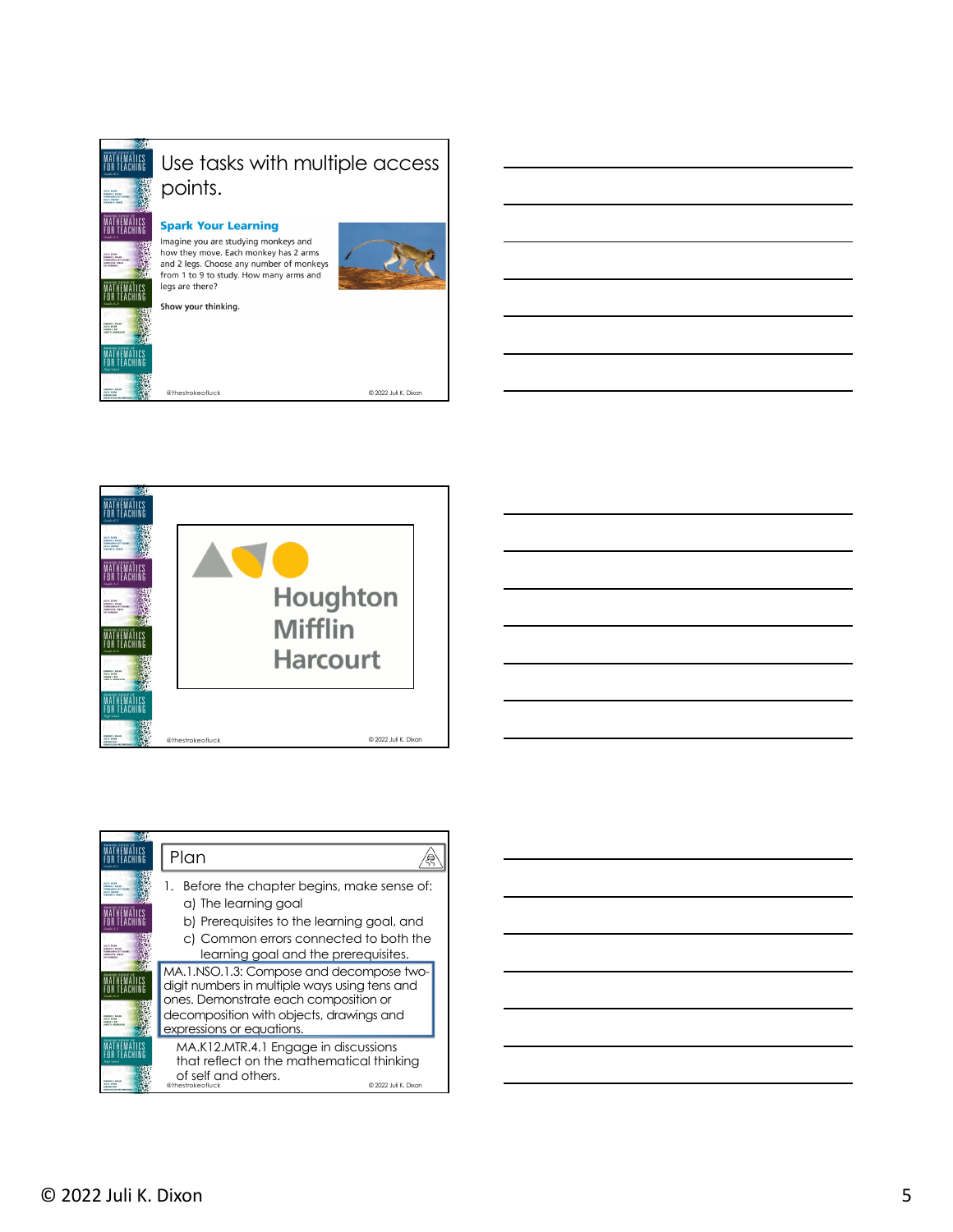| <b>MAKING SENSE OF</b><br>Gordo K-2                                                                                                                                    | Implement                                        |                      |
|------------------------------------------------------------------------------------------------------------------------------------------------------------------------|--------------------------------------------------|----------------------|
| <b>JULIE BASE</b><br><b>IDAMO C VILAN</b><br>THEMASEWA LOTT AGAINST<br><b>USA A. 000043</b><br><b><i>SASAAAA &amp; UPAR</i></b><br><b>MAKING SENSE OF</b><br>Grade 1-5 | Implement engaging, multifaceted<br>2.<br>tasks. |                      |
| JULIE DATE<br><b>EDMAND C. NOLAN</b><br>THEMASENIA LOTT AGAINST<br>JENNIFER N. FORLAS<br><b>LEY EARNMAN</b>                                                            |                                                  |                      |
| MAXIMO SEMSE OI                                                                                                                                                        |                                                  |                      |
| <b>EDMAND C. MOLAN</b><br>JULI 6, DIXIN<br><b>DERMIE J. ROY</b><br><b>ANTE ANNIVER</b>                                                                                 |                                                  |                      |
| <b>MAKING SENSE OF</b><br><b>High School</b>                                                                                                                           |                                                  |                      |
| <b>EDIMINO C. BOLAN</b><br>JULI 6, 01924<br><b>EARTHING SAFE</b><br><b>LEWIS CO. LOT.</b>                                                                              | @thestrokeofluck                                 | @ 2022 Juli K. Dixon |



|                                                                                                              | Implement                                                                                                                                                                                              |
|--------------------------------------------------------------------------------------------------------------|--------------------------------------------------------------------------------------------------------------------------------------------------------------------------------------------------------|
| <b>HALF BOOK</b><br><b>DAILY C VILLY</b><br>THEMASEWA LOTT MEANS<br><b>TAX ARRANT</b><br><b>MAAAAA</b> A WOW | Implement engaging, multifaceted<br>2.<br>tasks.                                                                                                                                                       |
| <b>ULLE DATE</b><br><b>DAMO C VILAN</b><br><b>THEASENA LOTT MEANS</b><br><b>ENGINEER OF THE AT</b>           | How can you make 24?                                                                                                                                                                                   |
| <b>MAKING SENSE O</b><br><b><i><u>DAID CAUSE</u></i></b><br><b>HELP HINNE</b><br><b>CRAIN &amp; RM</b>       | How would you support students to<br>engage in MTR4.1? Specifically, how<br>would you support students to<br>communicate their own mathematical<br>ideas while making sense of the ideas<br>of others? |
| <b><i><u>INNESSE NILLE</u></i></b><br><b>HELP WATER</b><br><b>ARTIST TAT</b>                                 | © 2022 Juli K. Dixon<br>@thestrokeofluck                                                                                                                                                               |



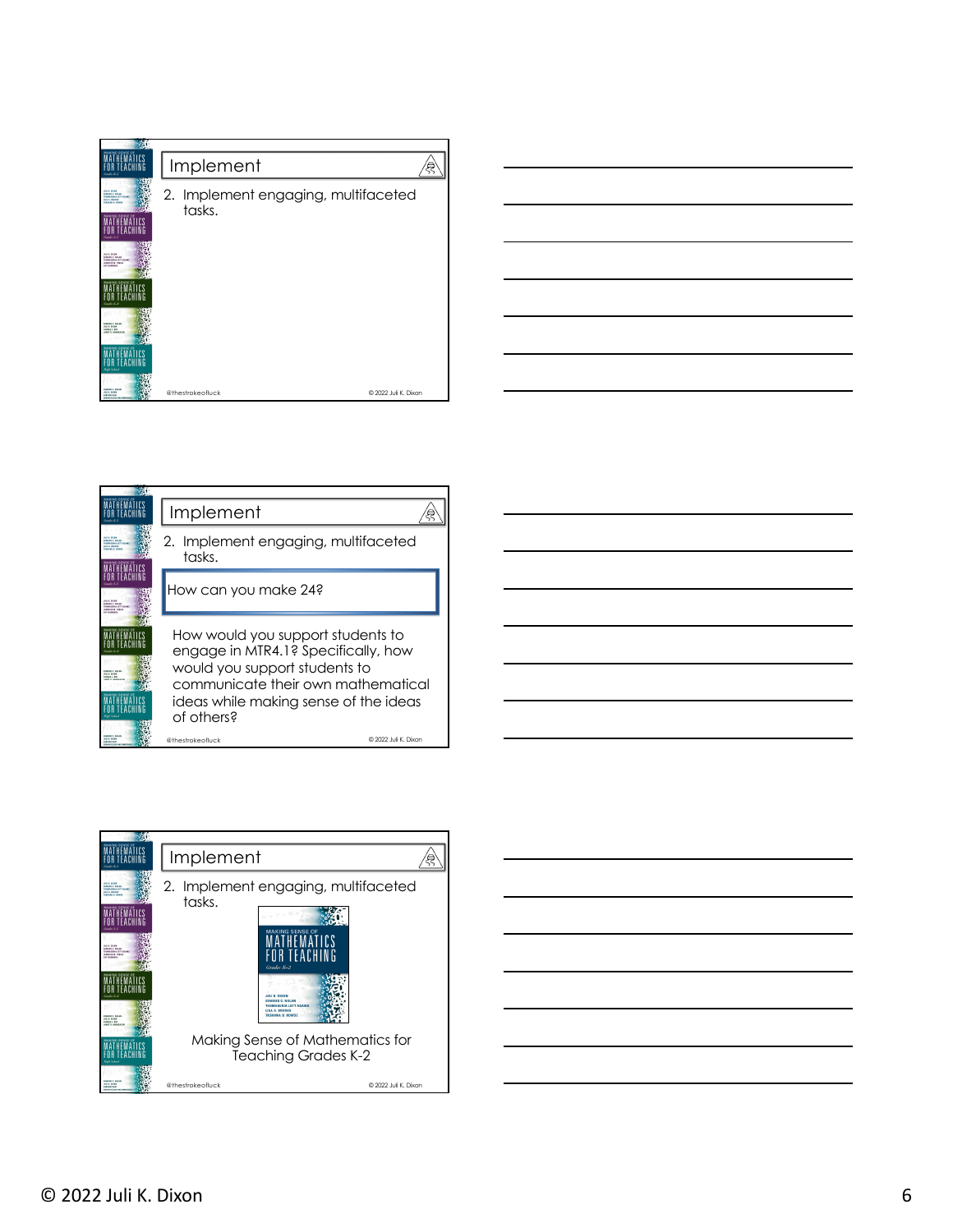

|                                                                  | Plan                                                                                                                                                                   |  |
|------------------------------------------------------------------|------------------------------------------------------------------------------------------------------------------------------------------------------------------------|--|
| <b>MARIN CANADA</b><br><b>HARRIS LIFT LEAR</b>                   | Before the chapter begins, make sense of:<br>a) The learning goal                                                                                                      |  |
| <b>MARKS F. NOLAN</b><br><b>HASSAN LIVY LEAR</b>                 | b) Prerequisites to the learning goal, and<br>c) Common errors connected to both the<br>learning goal and the prerequisites.                                           |  |
| <b>BULE BOOK</b><br><b>CRAIN &amp; RM</b>                        | IMA.5.FR.2.1 Add and subtract fractions with<br>unlike denominators, including mixed numbers<br>and fractions greater than 1, with procedural<br><b>I</b> reliability. |  |
| <b>SALES F. MILLER</b><br><b>HALF BASE</b><br><b>LEATHER TAX</b> | © 2022 Juli K. Dixon<br>@thestrokeofluck                                                                                                                               |  |



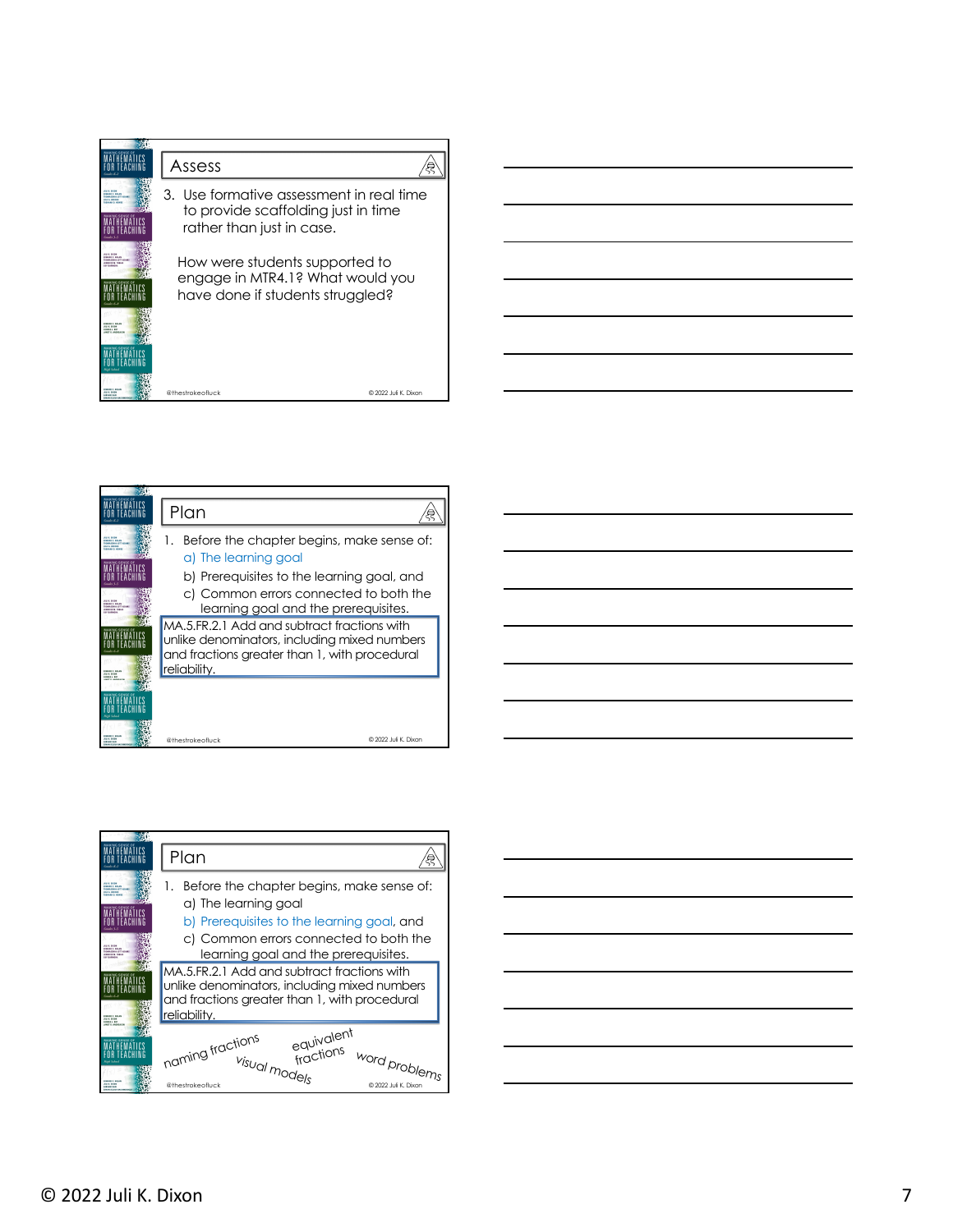

2. Implement engaging, multifaceted

How much would person A get?

D

Implement

 $\overline{B}$ Ċ

 $\forall$ 

tasks.

MATHEMATICS<br>For Teaching





 $@2022$  Juli K. Di

飡

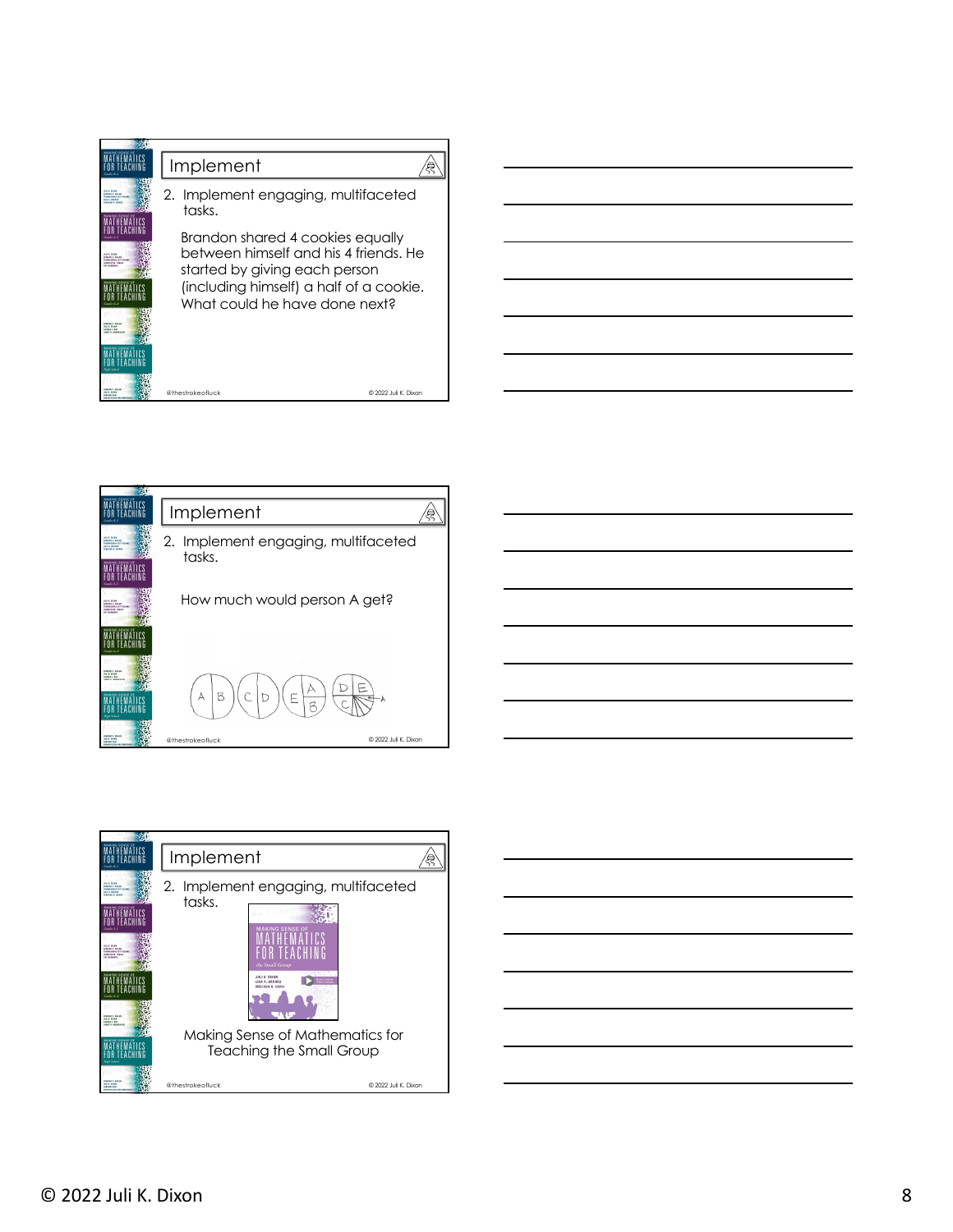| MAKING SENSE OF                                                                                                                                                 | Assess                                                                                                       |                      |
|-----------------------------------------------------------------------------------------------------------------------------------------------------------------|--------------------------------------------------------------------------------------------------------------|----------------------|
| <b>HALL BOOK</b><br><b>IDAMO C VILAN</b><br>THEMASENIA LOTT AGAINST<br><b><i>LEA &amp; BRANCH</i></b><br><b><i>SASAAAA A WIND</i></b><br><b>MAKING SENSE OF</b> | 3. Use formative assessment in real time<br>to provide scaffolding just in time<br>rather than just in case. |                      |
| <b>HALF BASE</b><br><b>IDMAND C NOLAN</b><br>THEMASENIA LOTT AGAINST<br>JENNIFER N. FORLAS<br><b>LEY EARNMAN</b>                                                |                                                                                                              |                      |
|                                                                                                                                                                 |                                                                                                              |                      |
| <b>ISMAND C NICAN</b><br><b>VELLE DIXIN</b><br><b>DEMANDE J. ROTT</b><br><b>INSTERNATION</b>                                                                    |                                                                                                              |                      |
| MAYING KEMSE O<br><b>Black Column</b>                                                                                                                           |                                                                                                              |                      |
| <b>ISMAND C. BOLAN</b><br><b>HALF BASE</b><br><b>LARTING TACK</b>                                                                                               | @thestrokeofluck                                                                                             | @ 2022 Juli K. Dixon |







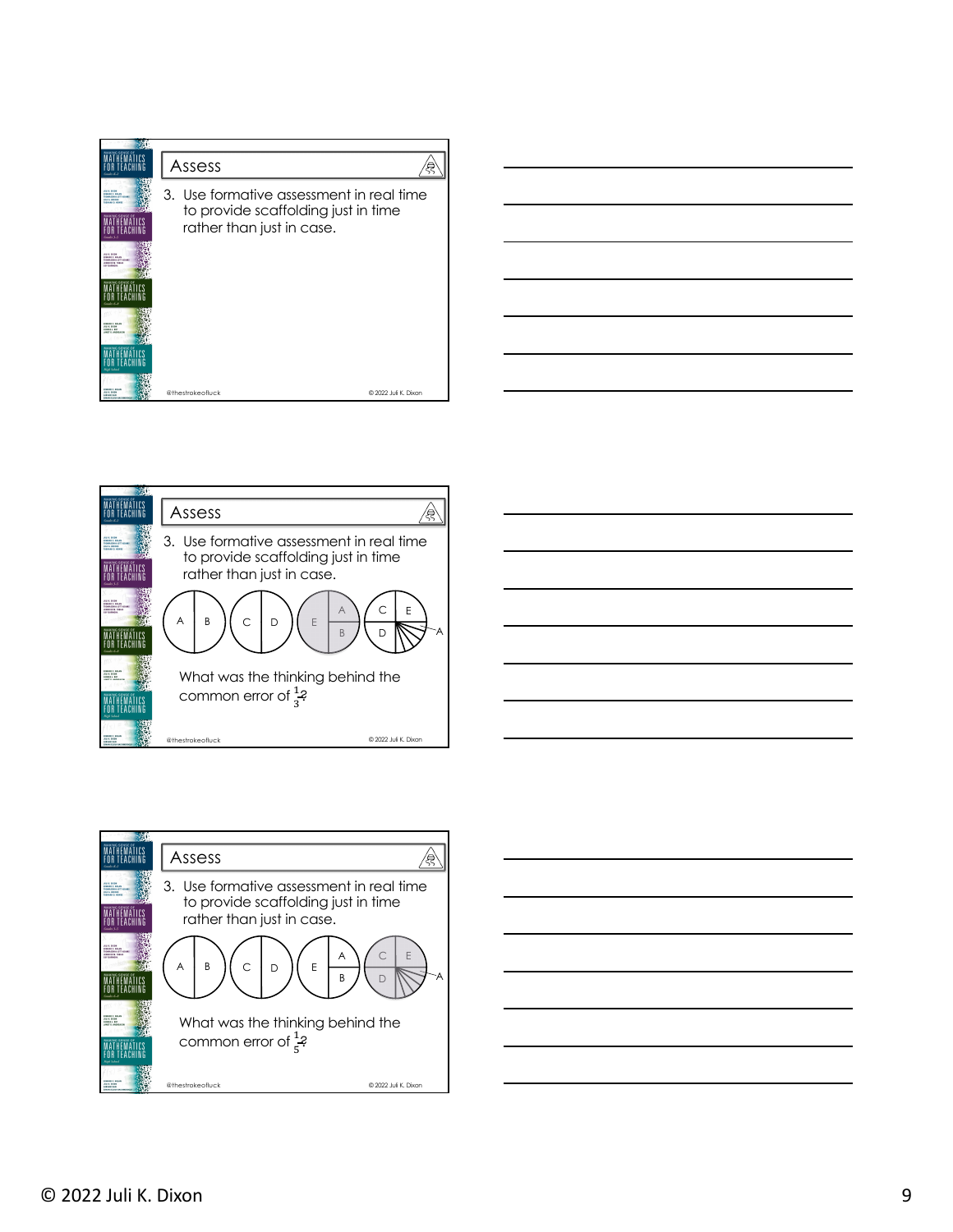